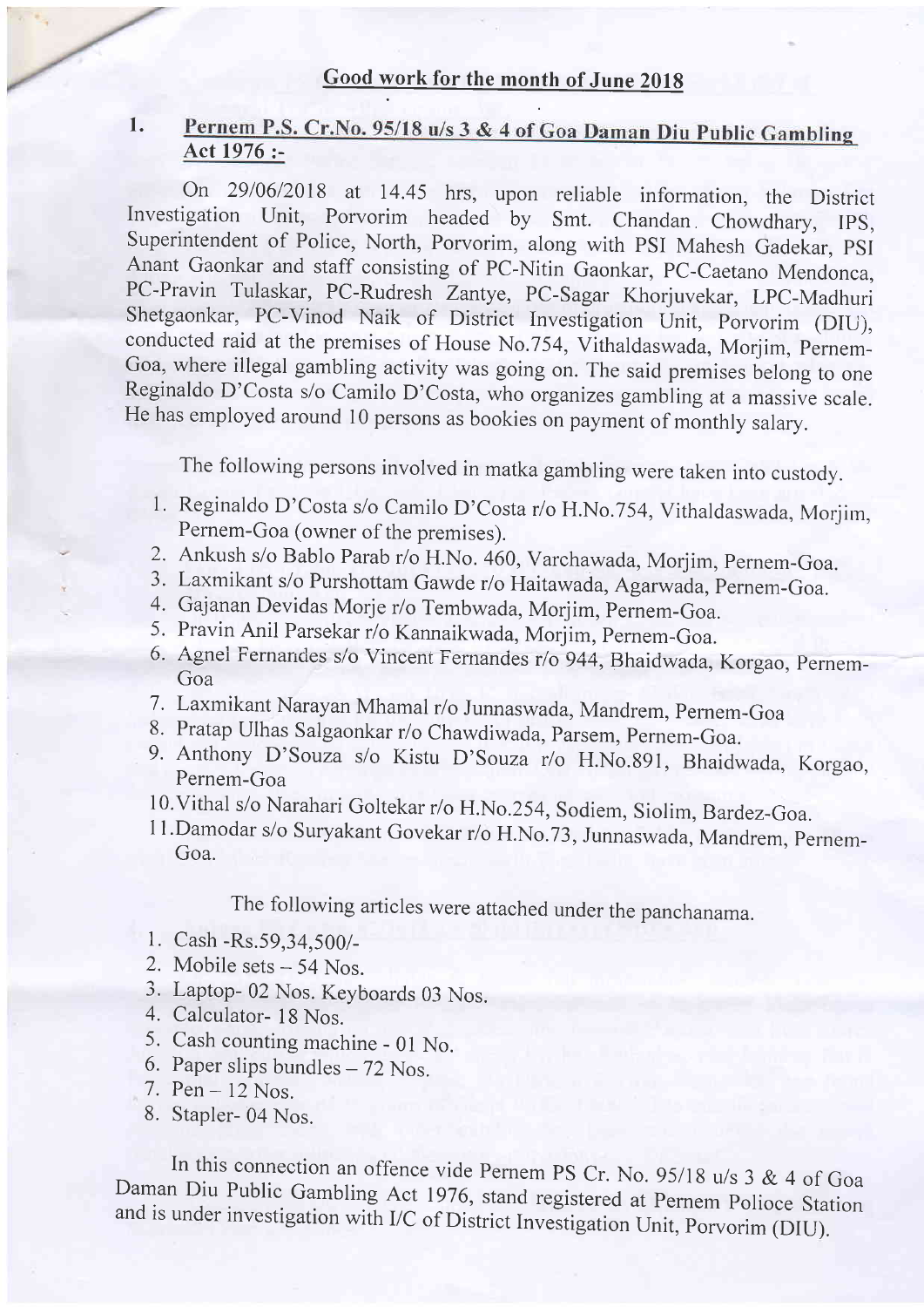### 2. Calangute PS Cr. No. 96/2018 U/s 370,370 (3) IPC and sec 4,5 & 7 of Immoral Traffic (Prevention) Act.

On  $31.05.2018$ , upon reliable & source full information, raid was conducted by staff of Calangute Police Station, between 2l:30 hrs to 223:30 hrs at Baga end Point,Calangute Bardez and during the raid, one white colour Maruti WagonR Car Taxi No.GA03-N-9941 was intercepted along with accused pimp Manjunath Balganoor, aged 24 yrs R/o Aradi Candolim who is the driver of the Taxi car and during raid two victim girls, from Mumbai and Gujarat where rescued who procured by accused Manjunath Balganoor for the purpose of prostitution and where brought at Baga end point, inside Taxi car to supply the victim girls to the accused customer Kevin Kumar Patel age 25 yrs R/o Islampura, Chanasma,Pathan Gujarat who was apprehended at the spot in the vicinity of the public place. Pimp accused was found living on the earnings of prostitution.

The accused pimp namely Mr. Manjunath Balganoor r/o Aradi Candolim & Mr Kevin Kumar Patel r/o Islampura, Chanasma, Pathan Gujarat have been arrested on 01 .06.18.

## 3. Panaji PS Cr.No. 114/2018 U/s 370 IPC and sec 4, & 5 of Immoral Traffic (Prevention) Act.

On 05.06.2018, upon reliable & source full information, raid was conducted by staff of Panaji Police Station, between 01:30 hrs to 04:30 hrs at Nr. Mundial Palace, Campal Panaji and during the raid, accused lady person Ms. Shital d/o Chabilal Subba @ Anny, age 28 yrs r/o 1033 1st floor Ranibag Shakur Basti, North West Delhi, who procured girl for the purpose of prostitution from other state, have been caught red handed while delivering the girl to prospective customer(decoy) in Panaji and thereby living on earnings of prostitution. One victim girl rescued during the raid and has being lodged in protective home merces for care and protection.

The accused pimp namely Ms. Shital  $d$ /o Chabilal Subba  $\omega$  Anny, age 28 yrs r/o 1033 1<sup>st</sup> floor Ranibag Shakur Basti, North West Delhi, have been arrested.

## 4. Aniuna PS Cr.No. 82/2018 u/s 20 (b) (ii) (A) of NDPS Act:-

On 25.06.18, upon reliable & source full information, Narcotic raid was conducted by staff of Anjuna Police Station, between 14.40 hrs to 17.00 hrs at Sorranto wado, Anjuna on Tar road proceeding towards Anjuna Tito from Starco Junction and during which accused Anil s/o Krishna Rathod r/o near Monkey Bar & Restaurant, Sorranto waddo, Anjuna, n/o Dandeli Karwar, Karnataka, was found having in possession of 36 grams of Ganja W/Rs. 3,600/-. The said illegal suspected Narcotic drugs along with other exhibits has been seized under the search panchanama, after following all mandatory provisions of NDPS Act.

Accused Anil s/o Krishna Rathod was arrested on 25.06.2018 after observins Supreme Court guidelines.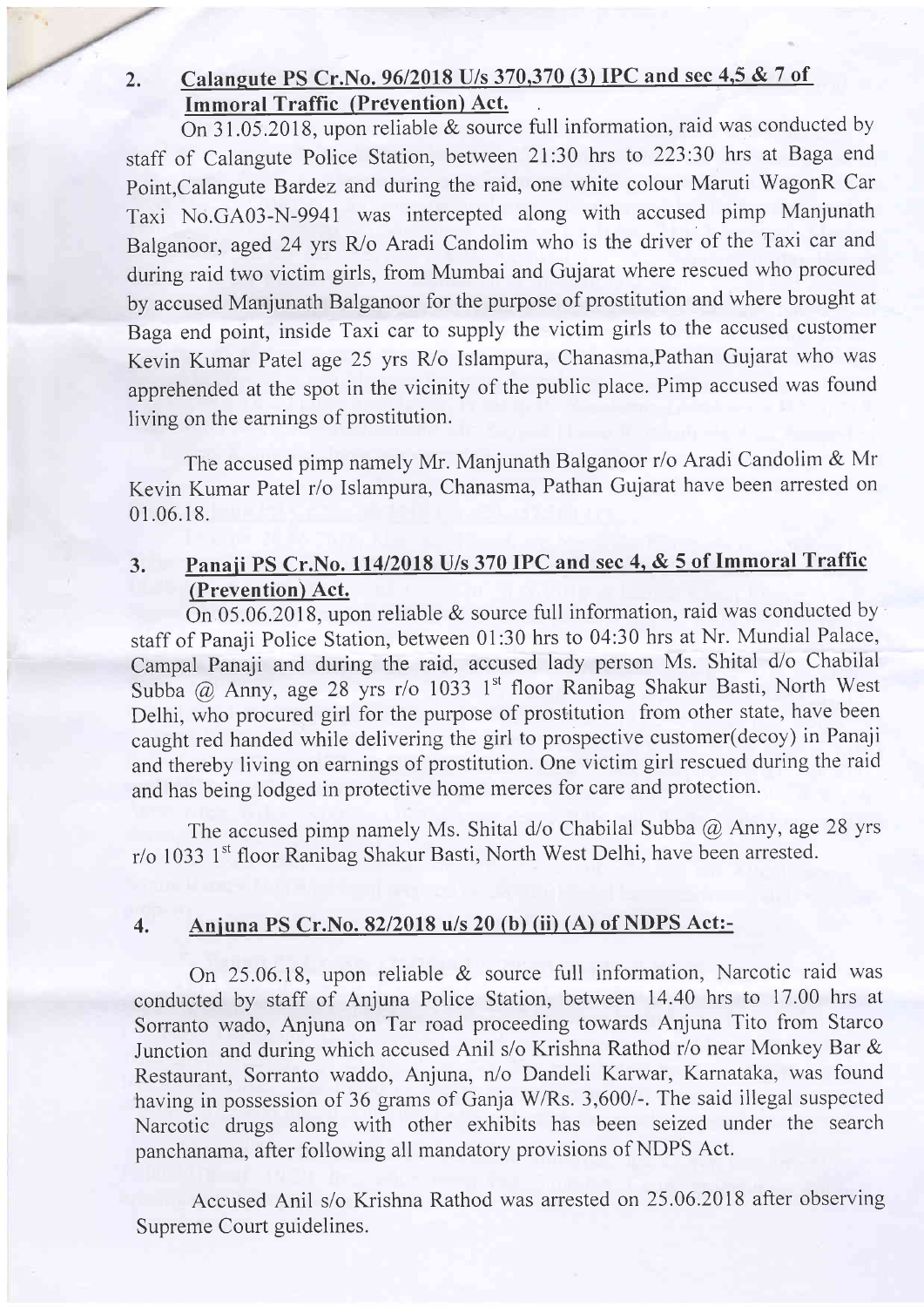#### Bicholim PS Cr. No. 50/2018 U/s 370 IPC and sec 3, 4, 5  $& 7$  of Immoral  $5.$ Traffic (Prevention) Act.

On 09.06.2018, upon reliable & source full information, raid was conducted by staff of Bicholim Police Station, between 15:15 hrs to 16:45 hrs at rented house of Mr. rakesh Fulari at Vasantnagar Sankhalim and during the raid two victim ladies from Mumbai Maharashtra, were rescued who were procured by the accused persons namely 1) Mr. Pradeep s/o Shantaram Gaonkar r/o H.No.2l5, Karaswada Morlem Sattariand and 2) Mr. Sayyad Hasan Rajawali r/o 452, Sanquelim n/o Hospet Karnataka, for the purpose of prostitution at the said raid rented house and accused persons were supplying the victim girls to the customers for the purpose of prostitution in the said rented house and accused persons were found living on the earnings of victims earned through the prostitution. The two rescued ladies were lodged in protective cell Merces after legal formalities.

The accused pimp namely Mr. Pradeep s/o Shantaram Gaonkar r/o H.No. 215, Karaswada Morlem Sattariand and Mr. Sayyad Hasan Rajawali r/o 452, Sanquelim n/o Hospet Karnataka, have been arrested.

## 6. Aniuna PS Cr.No. 88/2018 U/s 454.457.380 IpC

That on 28.06.2018, Shri. Krishnaiah s/o Narsimlu Karur r/o H. No.26611B, Livrament Waddo, Sangolda, Bardez Goa, complained to the effect that between 14.00 hrs of 26.06.2018 to 08.15 hrs of 28.06.2018 at behind Candi Flower Villas, Nagoa, Arpora, Bardez Goa, unknown accused person effected entry into the rented room of the complainants brother namely Mr. Srinivasalu Karur by breaking the main door and committed theft of (1) Pair of Golden Bangles weighing around 40 grams W/Rs. 1,20,000/- appx., (2) One Gold chain weighing 20 grams W/Rs. 60,000/-, (3) Pair of Gold earring weighing 5 grams W/Rs.  $15,000/$ -,  $(4)$  One finger ring weighing 5 grams W/Rs.  $15,000/$ -,  $(6)$ Pair of Silver Paijan W/Rs. 1,000/-, (7) One Nokia mobile cell phone (Without SIM card) W/Rs. 5,000/-., (8) One Samsung Tablet W/Rs. 20,000/-, (9) One Wrist Watch Anne Klen W/Rs. 8,000/-, (10)Cash of Rs. 5,500/- all W/Rs.

Accused Mr. Manish Kumar s/o Shashikant Jha r/o c/o Ajit, Diaswada Nagoa Bardez Goa n/o Nepal arrested on 28.6.2018 and have recovered all the stolen property.

# 7. Panaji PS Cr. No. 126/2018 U/s 20 (b) (ii) (A) of NDPS Act

On 15.06.2018 at 19.30 hrs, Shri. Navin Dessai, PSI, Panaji Police Station on behalf of State complained that on 15.06.2018 between 16.40 hrs to 18.15 hrs at near I.T. Park, Donapaula Goa, personal search of accused person Mr. Gorashnath s/o Tukaram Shirodkar, age 22 yrs, r/o H. No. 226, near Madhuban building, Bandh St. Inez, Panaji Goa, was found in illegal possession of 400 grams

Accused Mr. Gorashnath s/o Tukaram Shirodkar, age 22 yrs, was arrested on 15.06.2018 at 19.30 hrs, after observing Supreme Court guidelines. Further investigation is in progress.